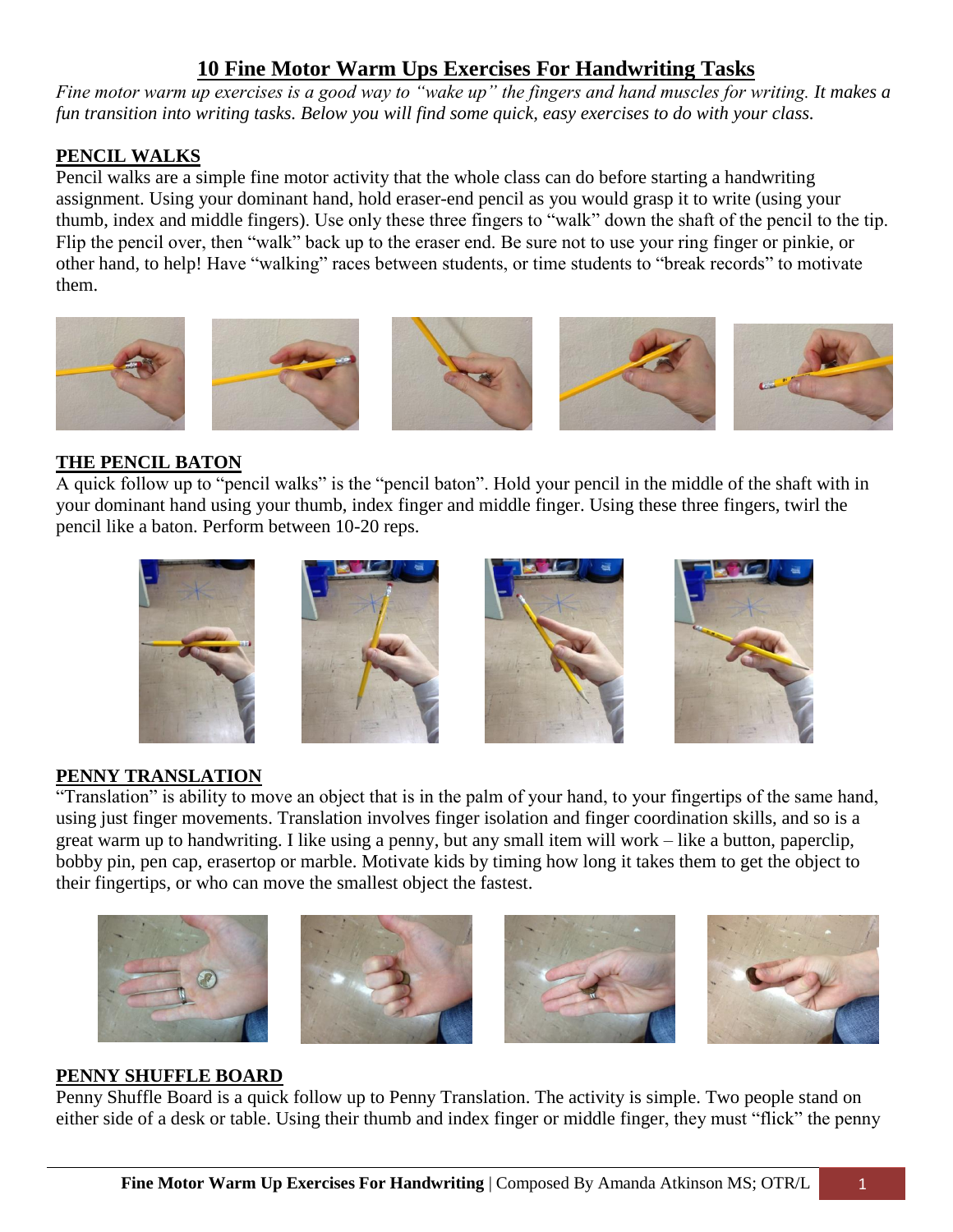in order to make it slide to the other side of the table. Each player only gets 5 flicks. The goal is to get it as close to the edge as possible in those 5 flicks without going over the edge.



## **HAND PUSH AND PULL**

Hand push and pull is an easy exercise that "wakes up" the hands and upper arms. Encourage the students to use their "strongest" muscles when pushing or pulling. You perform the "push" part of the exercise by putting your two hands together, pointing upwards, in front of your chest, with your elbows bend at a 90 degree angle. Push your two hands together as firmly as you can, and hold that "push" for 5-10 seconds. You perform the "pull" part of the exercise by holding your two hands together by hooking your fingers. Again, keep your elbows bend at a 90 degree angle and pull your two hands apart, without losing your grasp, as firmly as you can. Hold this "pull" for 5-10 seconds.





#### **SPIDER PUSH UPS**

Spider push-ups involve moving the fingers together in a coordinated way. Put one hand, palm up, on your desk. Place the other hand, palm down, on top of it. With your fingertips touching the "matching" fingertip of the other hand, bring the fingers together. Then bring the fingers back down to the original position. Perform exercise in reps of 10-20.



### **FINGER HOCKEY**

You already know how to play this game. Two players sit or stand on either side of a desk or table. Mark out a "goal" using masking tape on each side. Make a "puck" out of crumbled paper, a cotton ball, a small pom pom ball, a coin, etc. Using your thumb and index or middle finger, take turns shooting the "puck" into the goal.